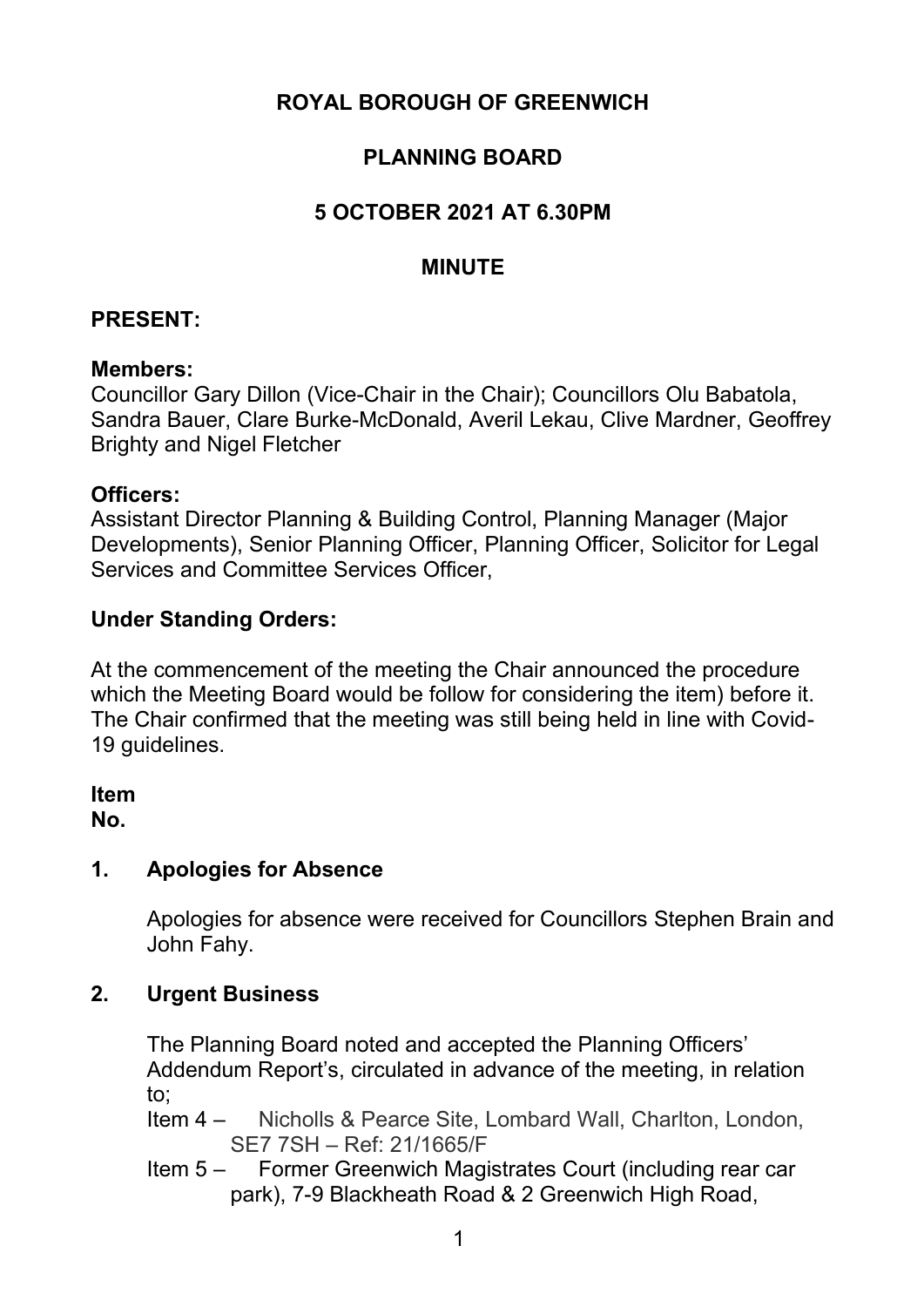Greenwich, London, SE10 8PE - Ref: 21/0055/NM & 21/0682/I106

### **3. Declarations of Interest**

#### **Resolved –**

That the list of Councillors' memberships as Council appointed representatives on outside bodies, joint committees and school governing bodies be noted.

#### **4. Nicholls & Pearce Site, Lombard Wall, Charlton, London, SE7 7SH – Ref: 21/1665/F**

Members noted the Planning Officers addendum report and accepted an illustrative presentation of the application.

In response to questions from Members', the Planning Officer confirmed that a full and proper consultation process had been undertaken and that no responses, either in favour of or objection to the proposal, had been received.

He advised that the site was currently used for paper recycling and that the loss of this facility would not undermine the Council's recycle strategies. The use of the site for B2/B8 commercial units was considered appropriate and the Councils Waste Services Officer, feel that identified waste storage area, located on the site, would be sufficient.

The applicant's agent addressed the Planning Board, advising that the application would enhance an existing brownfield site in an exiting industrial area. The proposal would provide a high quality, long lasting, modern designed building which would be 0 net carbon and attain a high BREEAM rating.

That development would provide the flexible B2/B8 units, which would be attractive to local business; provide safer parking and improvements to the pedestrian pavement access to the site.

In response to Members' question's the applicant's agent confirmed that work would commence on site as soon as possible and marketing of the units would be run concurrent to construction.

The applicant's Investment Manger responded to Member's that given the size of the units the development would attract smaller business, which were more likely to consider take up closer to construction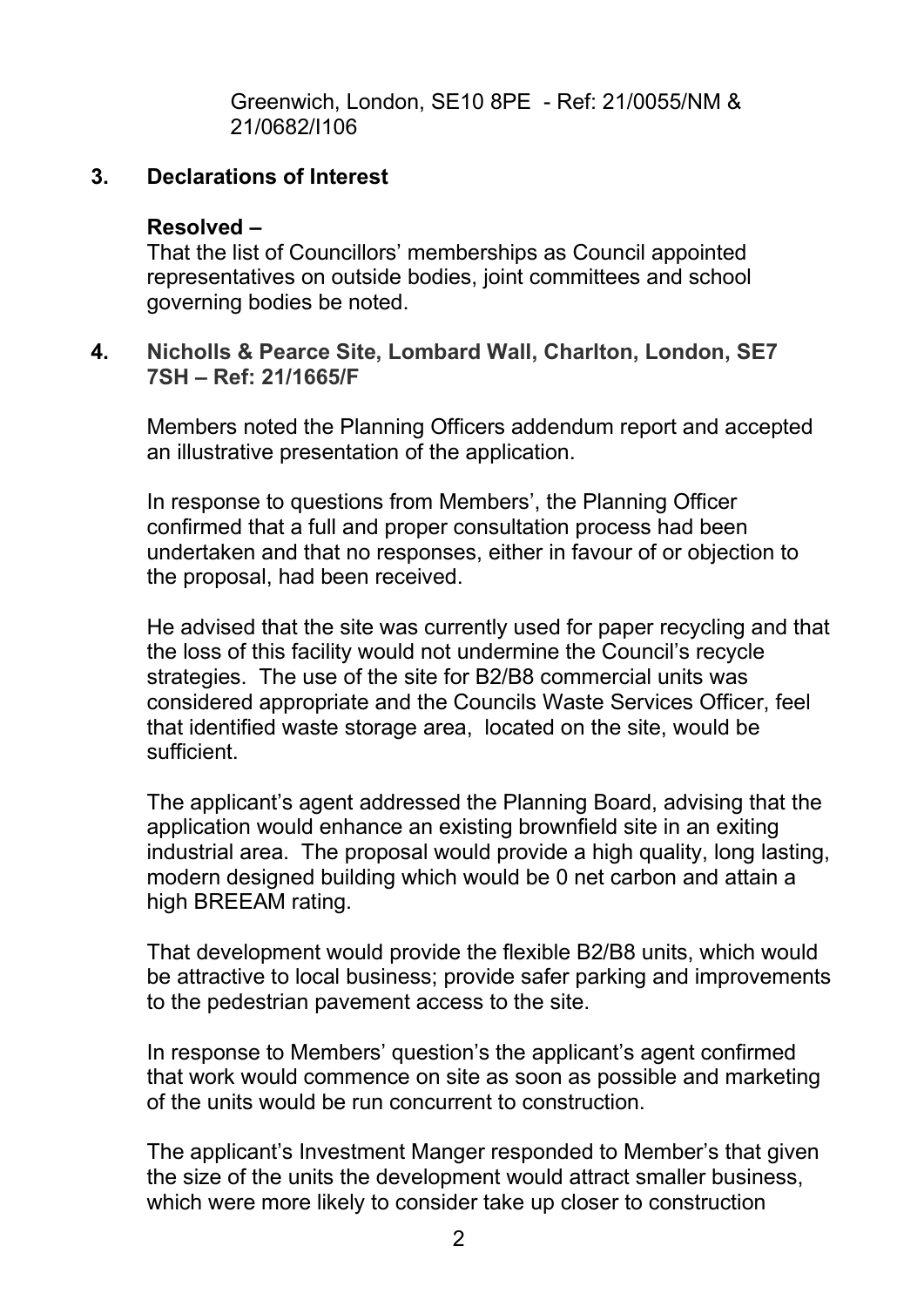completion, rather than 12 months in advance. Further, that until the units were marketed and potential business engaged with, it was not possible to confirm that it would be possible to offer local business or community groups discounted rent.

In determining the application, a Member noted that they would be supporting the application but would encourage the applicant to priorities local business.

The Vice-Chair, in the Chair, put the Planning Officers recommendation to grant planning permission to the vote with

8 Member in favour of consent

0 against

0 abstentions.

# **Resolved unanimously -**

That full planning permission be granted for the 'demolition of the existing building and the erection of a new B2 / B8 unit with associated landscaping, parking and storage and alteration to the existing vehicle access'.

That the resolution to grant conditional discharge of reserved matters was made subject to:

- i. The conditions set out at Appendix 2 of the main report and addendum report, to be detailed in the notice of determination.
- ii. The prior completion of an agreement under Section 106 of the Town and Country Planning Act 1990 containing the planning obligations summarised in the heads of terms, set out in section 25 of the main report and section 4 of the addendum report.

That the Assistant Director (Planning & Building Control) be authorised to:

- i. Make any minor changes to the detailed working of the recommended conditions set out at Appendix 2 of the main report and addendum report, where the Assistant Director (Planning & Building Control) considers it appropriate, before issuing the decision notice.
- ii. Finalise the detailed terms of the planning obligations pursuant to Section 106 of the Town and Country Planning Act 1990, as set out in section 25 of the main report and section 4 of the addendum report.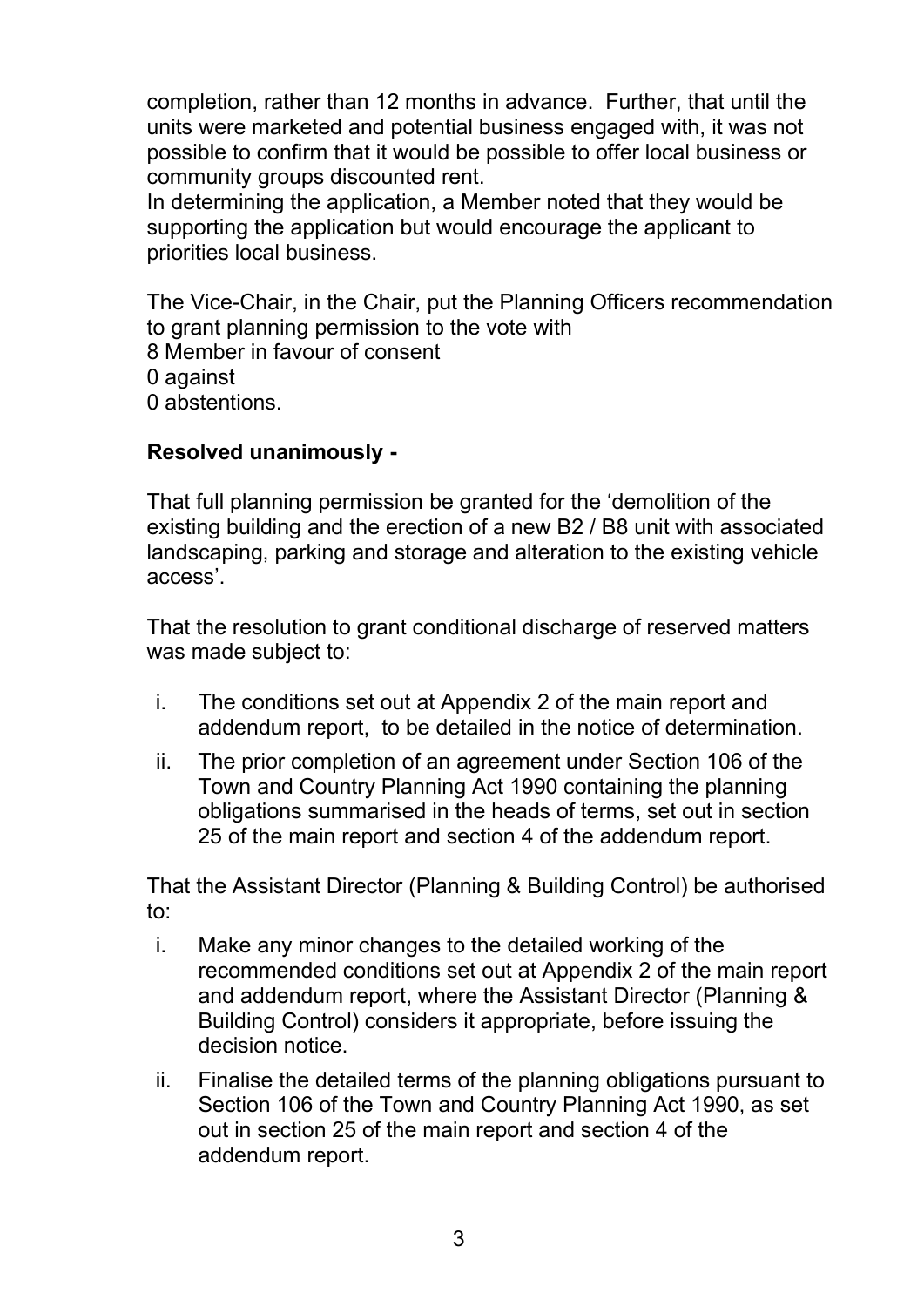iii. Consider, in the event that the Section 106 Agreement has not been completed within three (3) months of the date of the planning Board resolution, whether consent should be refused on the grounds that the agreement has not be completed within the appropriate timescale, and that the proposals are unacceptable in the absence of the recommended planning obligations; and if the Assistant Director (Planning & Building Control) considers if appropriate, to determine the application with reasons for refusal which will include the following:

> 'In the absence of a legal agreement to secure obligations set out in section 25 of the main report and section 4 of the addendum report including provision of highways improvements, sustainability and employment and training contributions, the development fails to accord with the relevant requirements of the London Plan and Royal Greenwich Local Plan.'

### **5.** Fo**rmer Greenwich Magistrates Court (including rear car park), 7-9 Blackheath Road & 2 Greenwich High Road, Greenwich, London, SE10 8PE - Ref: 21/0055/NM & 21/0682/I106**

Members noted the Planning Officers addendum report and accepted an illustrative presentation of the application.

In response to questions from Members', the Senior Planning Officer confirmed that the phasing of S106 payments, instead of the agreed single paying would not result in any reduction in financial receipts to the Council.

Planning Manager (Major Developments) added that it was not an uncommon practice for S106 payments to be made by way of phased payments.

The applicant's agent advised the Board that they were in attendance to respond to Members' questions and in response to a Member advised that the request to amend the S106 to phased payments was due to difficulties in the hotel industry, as an impact of the Covid-19 pandemic, and agreement would allow a phased development of the scheme. The S106 payments would be structured in line with the phased development and the Council would not receive less financial payment and, due to index linking at the time of the payment, may receive a greater, overall, payment.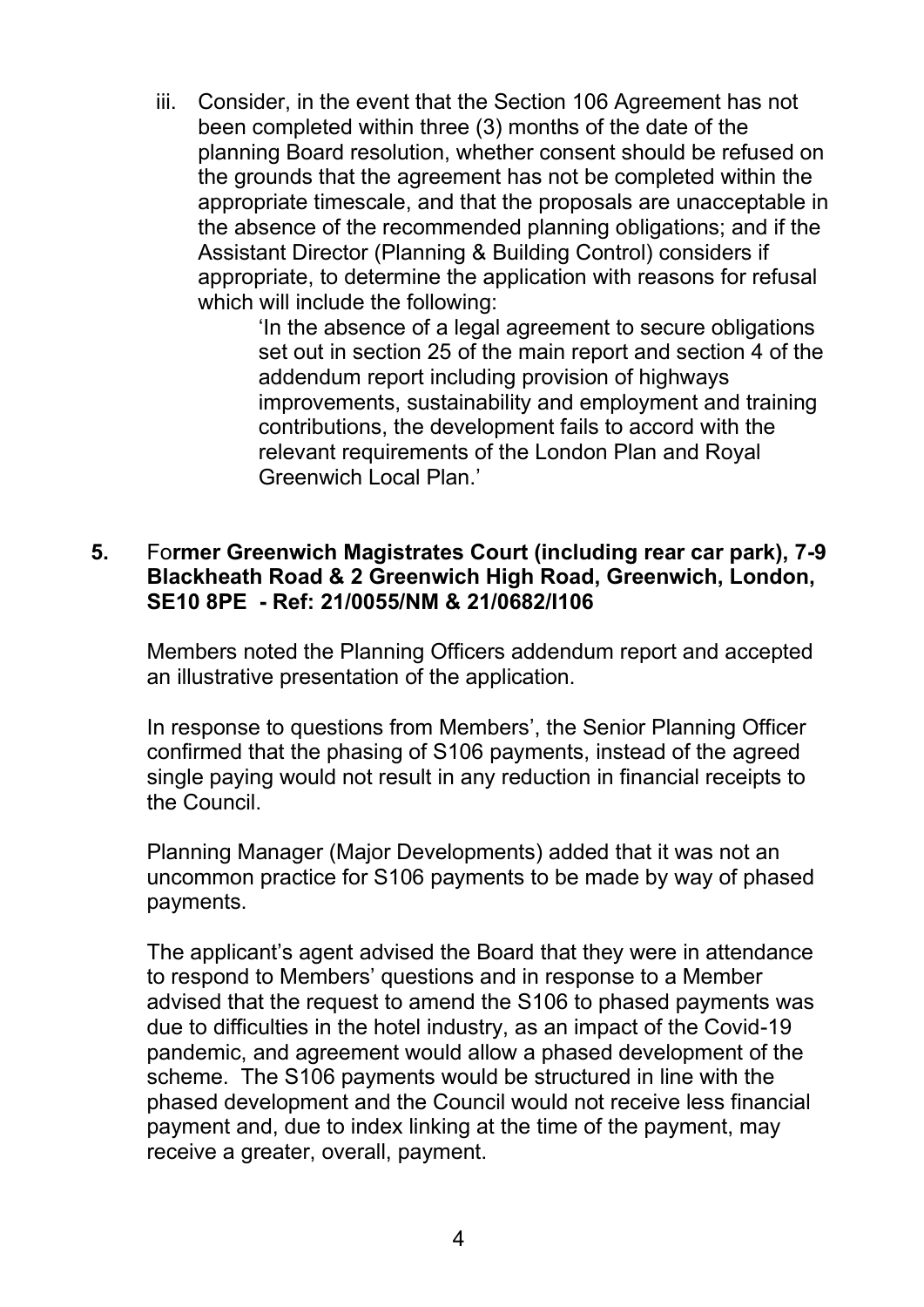The Planning Board move straight to the vote with the Vice-Chair, in the Chair, put the Planning Officers recommendation to grant nonmaterial amendment in relation to the vote with

8 Member in favour of consent

0 against

0 abstentions.

The Vice-Chair, in the Chair, put the Planning Officers recommendation to grant the request to modify the s106 Agreement to the vote with 8 Member in favour of consent

0 against

0 abstentions.

# **Resolve unanimously –**

# **Decision in relation to Ref: 21/0055/NM**

That the application submitted under Section 96a of the Town & Country Planning Act 1990 be granted for a non-material amendment in connection with the planning permission 19/1367/F, dated 24/06/2020, for the 'Redevelopment of the Site, including the refurbishment of the existing Grade II Listed Magistrates Court and part demolition of existing structures, for a new hotel including ancillary facilities, flexible Class A1 / A2 / A3 / A4 / D1 / D2 / ancillary C1 floorspace, a publicly accessible square with associated soft and hard landscaping, ancillary refuse and recycling storage, cycle parking, wheelchair parking, coach and taxi drop off bays and servicing arrangements.'

That the resolution to grant the non-material amendment was made subject to:

- Amendment to Condition 2 Approved Plans, as set out in the main report and addendum report;
- Amendment to include the existing basement of 2 Greenwich High Road as part of the flexible commercial space, including an amendment to Condition 3;
- Amendment to the approved Phasing Plan that relate to Condition 2 and Condition 4; and
- Alternative wording for Conditions 5, 7, 12, 13, 14, 17, 19, 28, 29, 31, 38, 39, 40, 43, 44, and 50, as set out in the main report and addendum report.
	- The wording identified as informatives for each condition in Appendix 2 of the main report and addendum report.